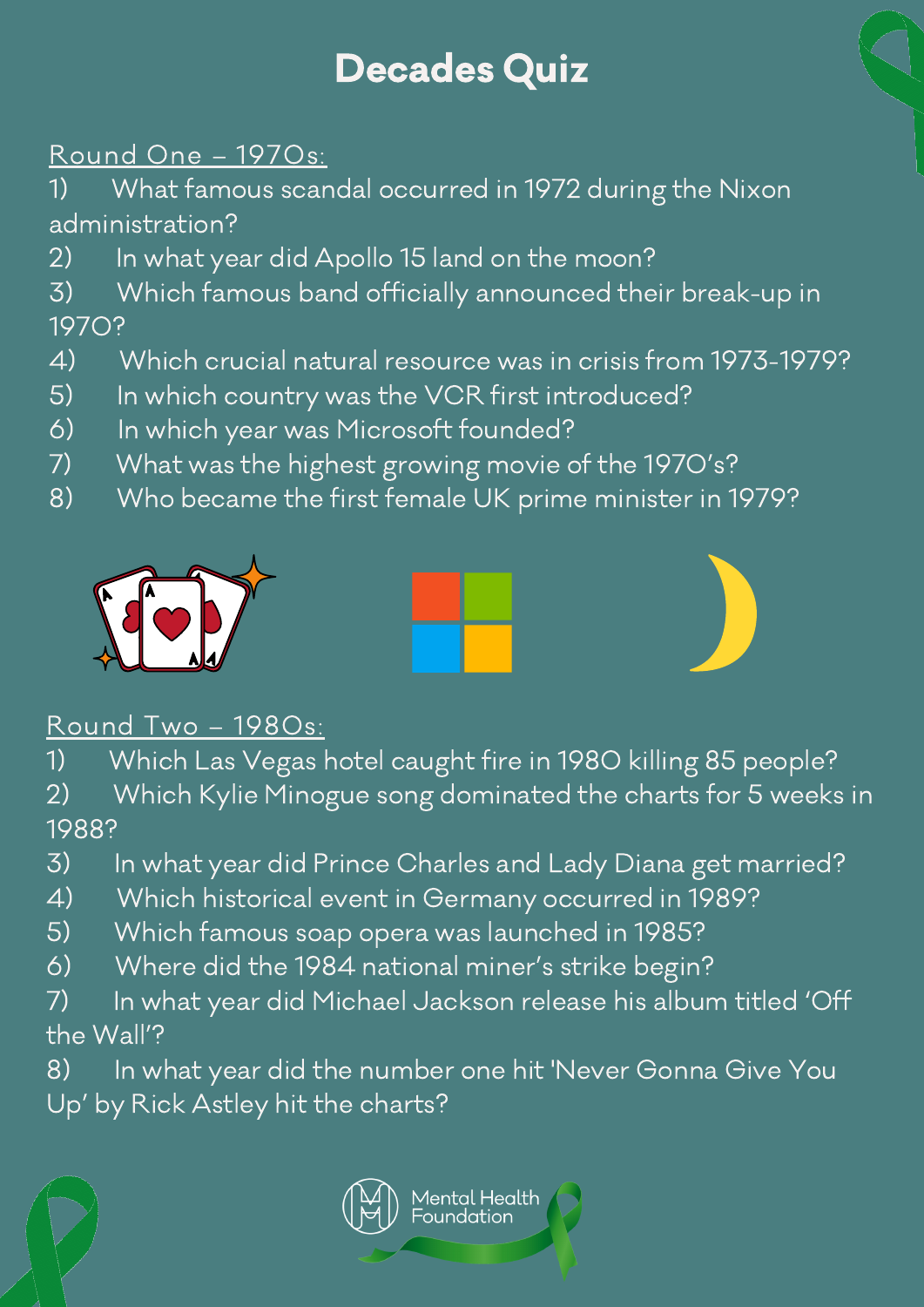# Round Three – 1990s:

1) Which mammal was the first to be successfully cloned from an adult cell in 1996?

- 2) In what year did Princess Diana pass away?
- 3) Which major company that we all use today was founded in 1998?
- 4) Which Harry Potter book was released in 1999?
- 5) Which of the highest grossing movies of the 90's was released in 1997 and featured Kate Winslet?
- 6) In what year were the Spice Girls formed?
- 7) In what year did the World Wide Web become publicly available?

8) Which famous American sitcom starring Will Smith first aired in the 1990's?

### Round Four – 2000's:

1) Which actress made history in 2002 by becoming the first black woman to win an Oscar for Best Actress?

2) What year did Facebook launch?

3) Which popular TV show starring James Corden and Ruth Jones aired in 2007?

4) In what year did Barack Obama make history as the first African-American president in US history?

5) What is the name of the artist who released her album 'Back to Black' in 2006?

6) What is the name of the Jamaican athlete who broke the world record for the fastest 100m in 2008?

7) Which novel by Dan Brown was the highest selling novel of the 2000's?

8) Which game show hosted by Noel Edmonds aired in 2005?